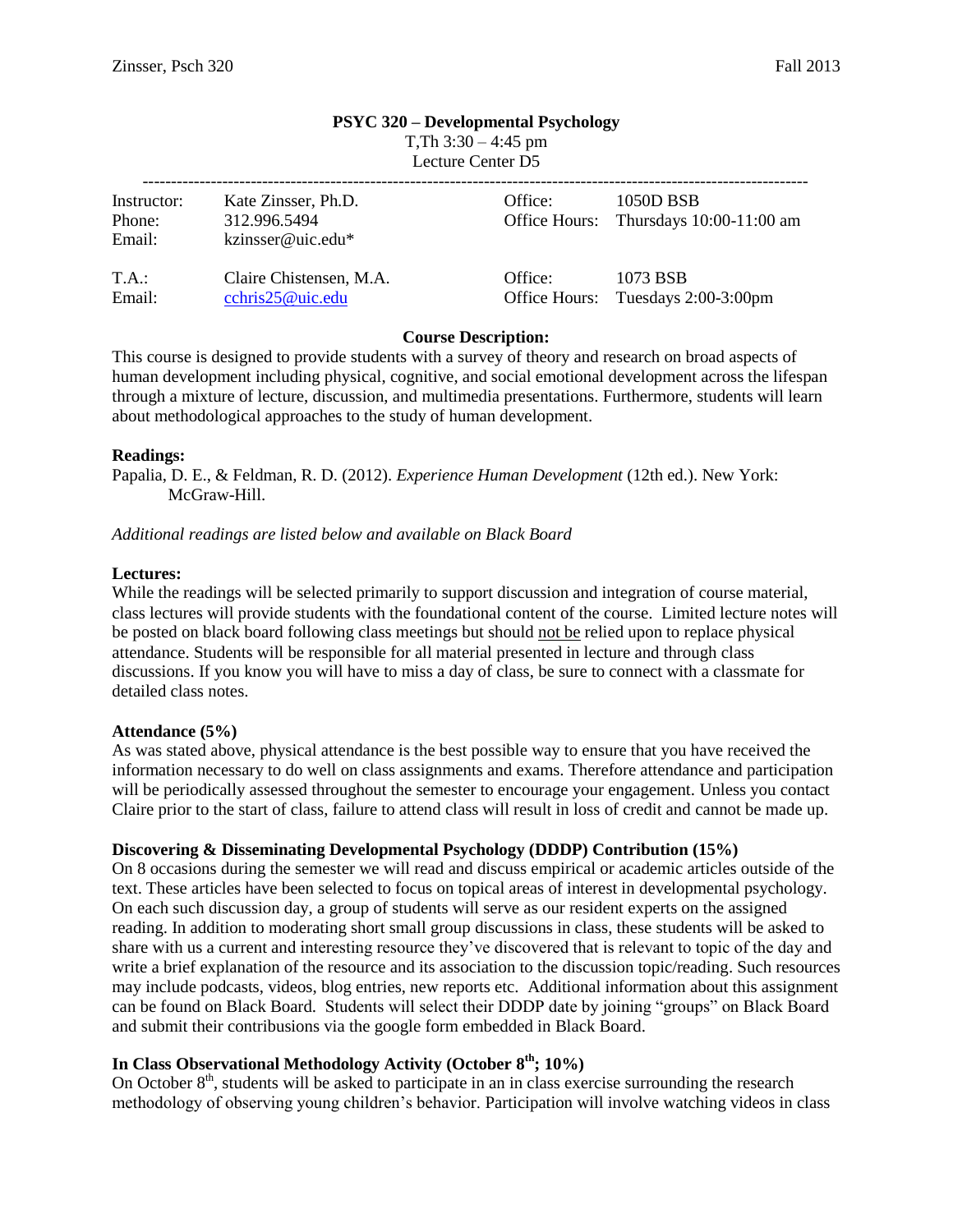and completing observational records as well as participating in an in class discussion of the methodology. *If you know that you will not be attending class on October 8th, you must contact Claire and make arrangements to attend an alternate session. Make up observational assignments must be completed by October 15th .*

#### **Naturalistic Observations (30%)**

Over the course of the semester, students will complete two (2 of 4 possible) naturalistic observations. Students will observe individuals or groups of subjects of the specified age range in their natural environment (e.g. park, coffee shop, shopping center, on the train). Each observational session should last at least 30 minutes (although you can observe multiple subjects over the time period). Make note of who the subject interacts with, what types of behaviors are displayed, what type of interaction are observed (positive/negative; independent/dependent; etc.), and any other interesting observations. Upon completing the observation, students will write a 2-3 page reflection paper describing the subject(s) observed and tying in at least one theoretical perspective discussed in class. It may help you to organize your paper in the realms of development discussed (physical, cognitive, social emotion, etc.). Observation papers must be turned in via SafeAssign on Black Board by the start of class on the day due (3:30pm). Late assignments will not be accepted through BB and will not receive full credit. See the rubric on Black Board for more information.

Students will be select 2 developmental periods to observe by joining appropriate "groups" on Black Board. You may complete the observation any time before the due date. **Observation 1** (Infancy – approximately 0-3 year olds) due 9/16/13 **Observation 2** (Early to Middle childhood 4-10 year olds) due 10/17/13 **Observation 3** (Adolescence 12-17 year olds) due 11/7/13 **Observation 4** (Middle or Late Adulthood) 12/3/13

#### **Quizzes (40%)**

There will be four (4) non-cumulative quizzes throughout the course. There will be no opportunities to retake a missed quiz however, a make-up exam will be offered on the Final Exam Day (Friday December 13<sup>th</sup> at 1pm). The final is mandatory for anyone who has missed a quiz and will be cumulative. The grade earned on this will replace the 0 earned on a missed quiz. *If you do not miss any quizzes, the final exam is optional and will replace your lowest quiz grade.*

**Grading:** Grades will be determined using the following proportions.

- **5%** Participation & Attendance
- **15%** Discovering Developmental Psychology Contribution
- **10%** In Class Observational Methodology Activity 10/8/13
- **30%** Two Independent Naturalistic Observations (15% each)
- **40%** 4 Quizzes (10% each)

Final grades will be assigned according to the following scale:

| $A+=97-100\%$ | $B_{+} = 87 - 89\%$ | $C_{\pm} = 77 - 79\%$ | $D_{+} = 67 - 69\%$ | $F < 60\%$ |
|---------------|---------------------|-----------------------|---------------------|------------|
| $A = 93-96\%$ | $B = 83-86\%$       | $C = 73-76\%$         | $D = 63-67\%$       |            |
| $A = 90-92$   | $B = 80-82\%$       | $C = 70-72%$          | $D = 60-63\%$       |            |

**Extra Credit Opportunity (up to 2 points extra):** All students are encouraged to help build the [SETL](https://www.facebook.com/SETLLab?ref=stream)  [Lab Facebook Page](https://www.facebook.com/SETLLab?ref=stream) by submitting relevant resources to share (in addition to the one for class credit). Those submissions that are appropriately relevant to the lab's work will be posted on Facebook and the student shall receive 1 bonus point towards their total course grade per submission. You will only receive a bonus point if the submission is relevant and of high enough quality to warrant disseminating. Please note: submissions are limited to  $2$  per student per semester (regardless of whether the resource is posted on Facebook or not – so make them count! These extra credit resources should be submitted to Claire no later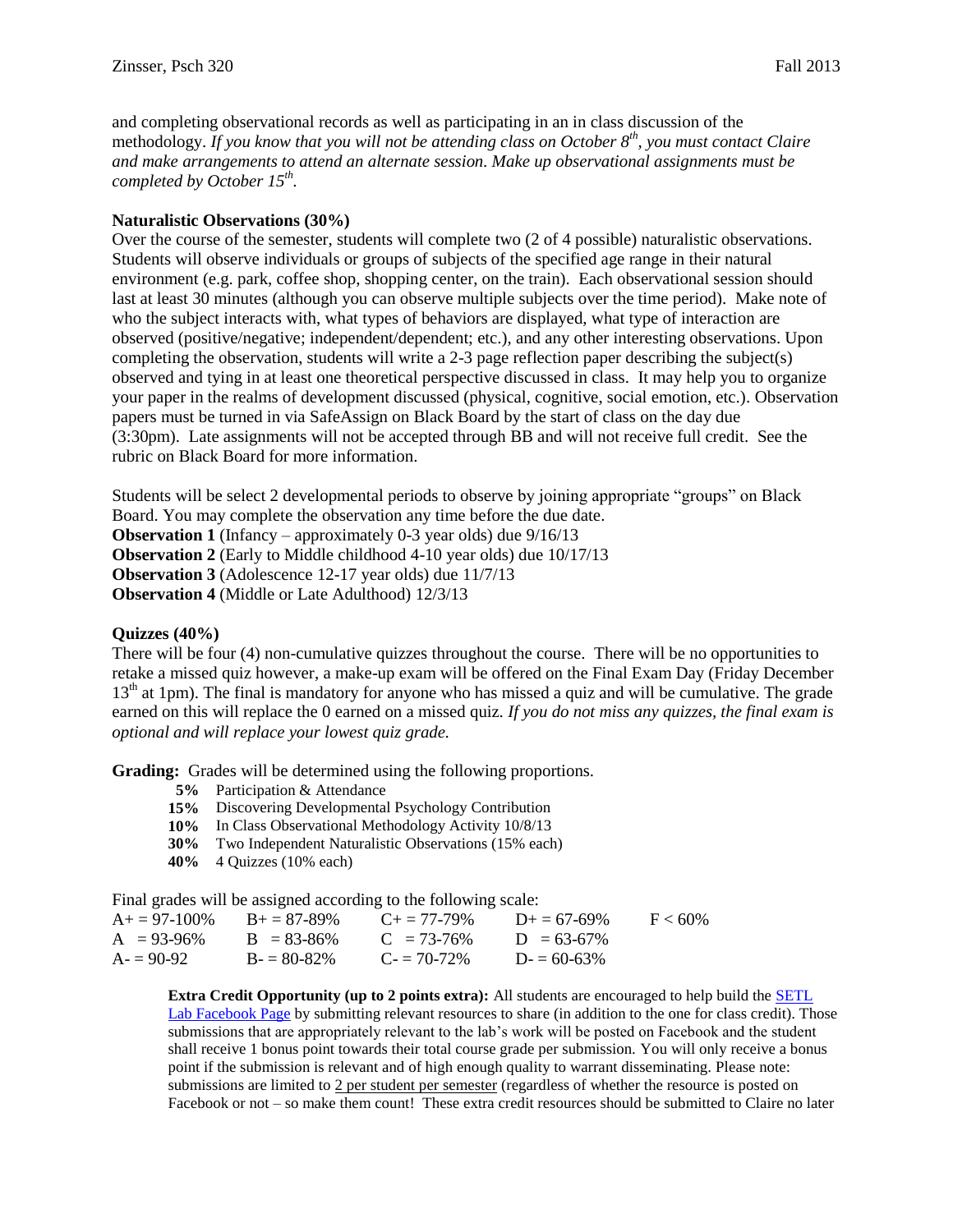than **November 26th**. No exceptions. For further information about the SETL lab, see [http://setl.psch.uic.edu](http://setl.psch.uic.edu/)

## **Miscellaneous Information**

#### **COMMUNICATION**

Please remember that your instructors are here to assist you; however, we cannot assist you if you do not communicate your need/concerns with us in a timely manner. Should any questions or issues arise throughout the semester, you first point of contact should be Claire [\(cchris25@uic.edu\)](mailto:cchris25@uic.edu), especially if you know you will be missing a day of class or have questions regarding deadlines and due dates. Additionally, if you have any suggestions for ways to improve this course, please use the feedback form on Black Board. Note, however, that this form should not be used for time sensitive communications (e.g. absences, scheduling additional office hours, etc.).

## **TECHNOLOGY**

This course will rely heavily on the Black Board both for communicating announcements and for collecting assignments. It is the responsibility of every student to learn how to access Black Board and post assignments properly. Should you have any technical difficulties, please contact the Instructional Technologies Lab: [blackboard@uic.edu](mailto:blackboard@uic.edu) or 312-996-9824.

#### ACADEMIC INTEGRITY

Students in this course are expected to behave at all times in a manner consistent with the UIC Honor System and Code [\(http://www.uic.edu/depts/honorcode/code.html\)](http://www.uic.edu/depts/honorcode/code.html). For all work, the name that appears on the paper must be the author's. If you are using someone else's work as a source, cite it. Please see details available at the website above. Violations of the Honor Code will not be tolerated in this course and will be immediately reported according to UIC procedures

[\(http://www.uic.edu/depts/dos/studentconduct.html\)](http://www.uic.edu/depts/dos/studentconduct.html). The instructor reserves the right to use software to determine the extent to which the work is the student's. The instructor for this course reserves the right to enter a failing grade for any student found guilty of an honor code violation.

## UIC EMAIL ACCOUNTS

Students must use their UIC email account to receive important University information, including messages related to this class. Professors are prohibited from communicating with you via any other email address so please ensure that messages are appropriately forwarded and that your inbox does not over fill.

#### OFFICE OF DISABILITY SERVICES

If you are a student with a disability and you need academic accommodations, please see me and contact the Disability Resource Center [\(DRC\)](http://www.uic.edu/depts/oaa/disability_resources/index.html) at (312) 413-2183 (voice) or (312) 413- 0123 (TDD). I will gladly assist with arranging academic accommodations through this office.

Finally, life is stressful and we all need a little support sometimes. Students are encouraged to contact the [Counseling Center](http://www.uic.edu/depts/counseling/) (Suite 2010 Student Services Building) at (312) 996-3490 for assistance with any kind of psychological/life problem or crisis situation. I can help with referrals for students with particular counseling needs so please feel free to talk with me for help with anything.

**Last day to add or make changes to 16-week course(s) via Student Self Service is September 6th . Last day for undergraduate students to withdraw from individual courses via college office is November 1st .**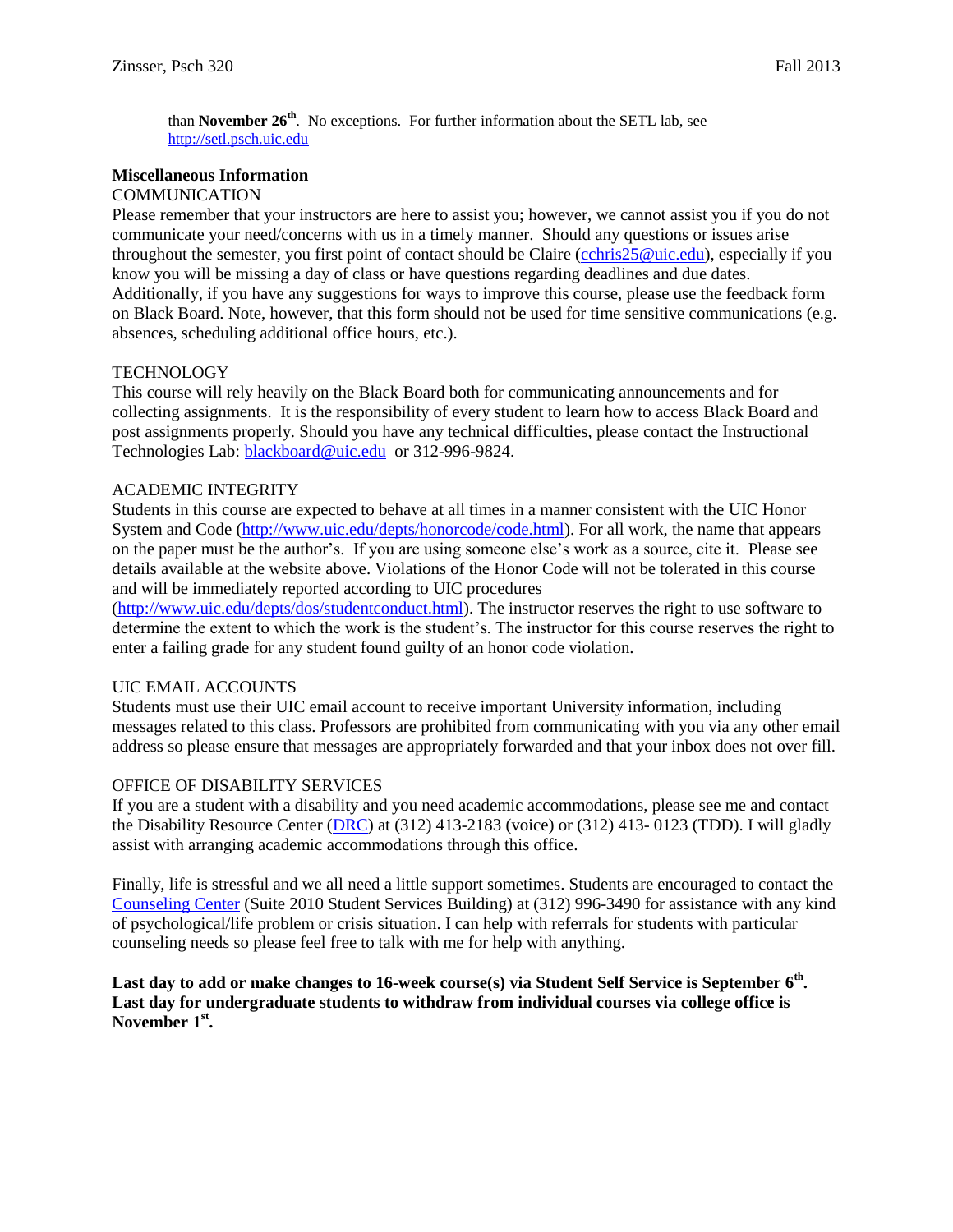|  | <b>Tentative Class Schedule *</b> |
|--|-----------------------------------|
|  |                                   |

| Date          | <b>Chronological Material</b>                                   | <b>Topical Focus</b>               | <b>Readings</b>    | <b>Assignment</b><br><b>Due</b> | <b>Activity</b> |
|---------------|-----------------------------------------------------------------|------------------------------------|--------------------|---------------------------------|-----------------|
| $26$ -Aug     | Review Syllabus                                                 |                                    |                    |                                 |                 |
| $28$ -Aug     | History & Theory                                                |                                    | Ch. 1 & 2          |                                 |                 |
| 3-Sep         | Methods                                                         |                                    | Ch. 1 & 2          |                                 |                 |
| 5-Sep         | <b>Prenatal Development</b>                                     | Environmental<br>Risk & Resilience | Ch3 & A            | DDDP A                          | Discussion      |
| $10-Sep$      | Infancy - Physical Development                                  |                                    | Ch. 4              |                                 |                 |
| $12-Sep$      | <b>Infancy - Cognitive Development</b>                          |                                    | Ch. 5              |                                 |                 |
| $17-Sep$      | <b>Infancy - Social emotional Development</b>                   | Temperament &<br>Attachment        | Ch. 6 & B          | DDDP B                          | Discussion      |
| $19-Sep$      | Watch "Babies"                                                  |                                    |                    | Observation 1                   |                 |
| $24-Sep$      | QUIZ <sub>1</sub>                                               |                                    |                    |                                 |                 |
| <b>26-Sep</b> | Early Childhood - Physical and Cognitive<br>Development         |                                    | Ch. 7              |                                 |                 |
| $1-Oct$       | Early Childhood - Social Emotional<br>Development               |                                    | Ch. 8              |                                 |                 |
| $3-Oct$       | Early Childhood - Social Emotional<br>Development continued     | Development in<br>Context          | $\mathcal{C}$      | DDDP C                          | Discussion      |
| 8-Oct         |                                                                 | IN CLASS OBSERVATION ACTIVITY      |                    |                                 |                 |
| $10$ -Oct     | Middle Childhood - Physical and<br><b>Cognitive Development</b> |                                    | Ch. 9              |                                 |                 |
| $15-Oct$      | Middle Childhood - Social Emotional<br>Development              | Executive<br>Function              | Ch. 10 & D         | DDDP D                          | Discussion      |
| $17-Oct$      | Watch "Planet 12"                                               |                                    |                    | Observation 2                   |                 |
| $22-Oct$      | QUIZ <sub>2</sub>                                               |                                    |                    |                                 |                 |
| $24$ -Oct     | Adolescence – Physical & Cognitive<br>Development               |                                    | Ch. 11             |                                 |                 |
| $29-Oct$      | Adolescence - Social Emotional                                  | Sexuality                          | Ch. 12 & E         | DDDP E                          | Discussion      |
| $31-Oct$      | Adolescence Continued                                           |                                    |                    |                                 |                 |
| 5-Nov         | <b>Emerging Adulthood</b>                                       |                                    | Ch. 13 & 14        |                                 |                 |
| $7-Nov$       | Early Adulthood                                                 | Personality                        | Ch. 13 & 14 &<br>F | DDDP F &<br>Observation 3       | Discussion      |
| $12-Nov$      |                                                                 | QUIZ <sub>3</sub>                  |                    |                                 |                 |